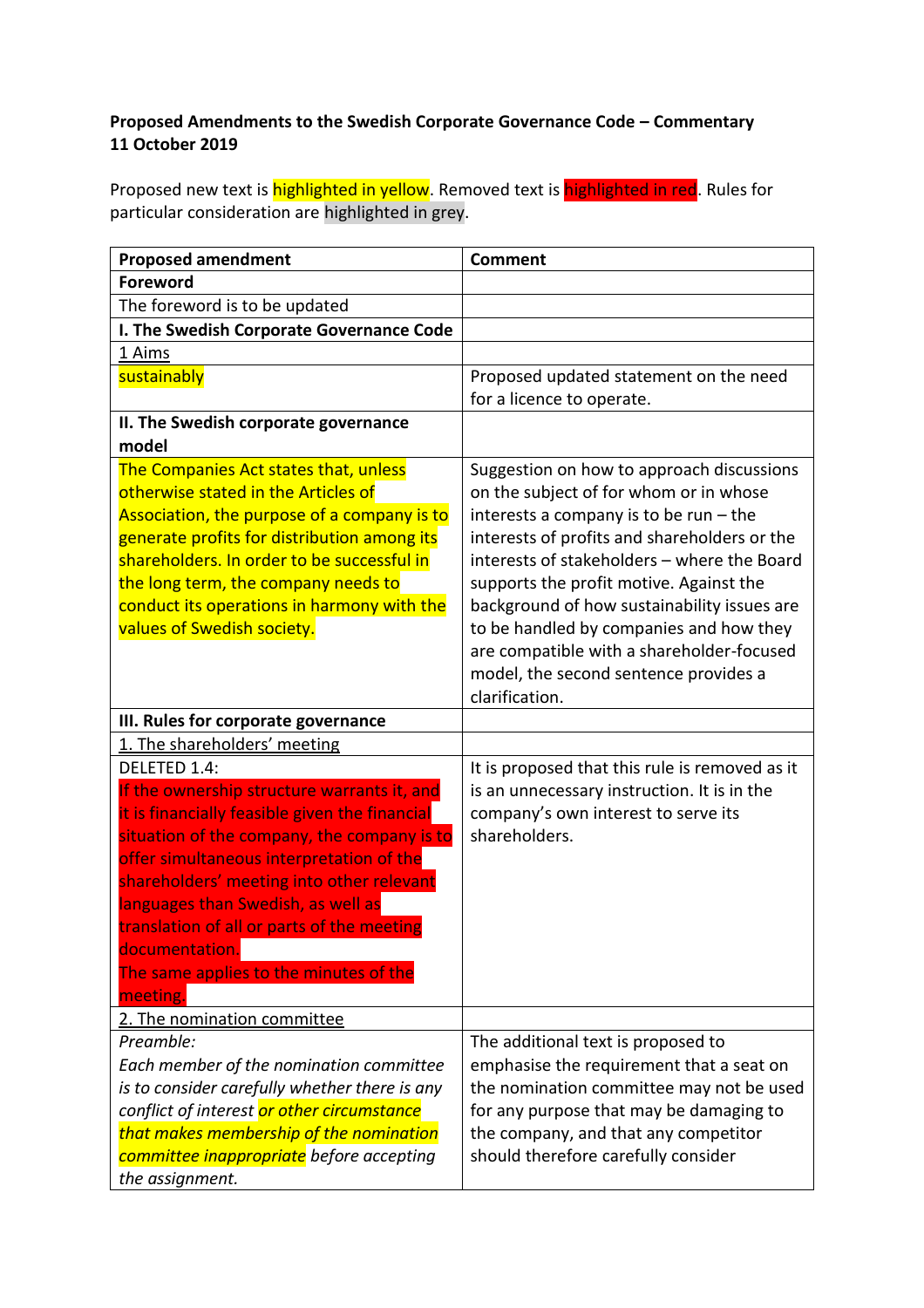|                                                                                                                                                                                                                                                                                                                                                                                                         | refraining from appointing a representative<br>to the nomination committee.                                                                                                                                                                                                                                                                                                                                                                                                                                                                                                                                                                                                |
|---------------------------------------------------------------------------------------------------------------------------------------------------------------------------------------------------------------------------------------------------------------------------------------------------------------------------------------------------------------------------------------------------------|----------------------------------------------------------------------------------------------------------------------------------------------------------------------------------------------------------------------------------------------------------------------------------------------------------------------------------------------------------------------------------------------------------------------------------------------------------------------------------------------------------------------------------------------------------------------------------------------------------------------------------------------------------------------------|
| 2.2 second paragraph:<br>The shareholders' meeting is to provide<br>written instructions to the nomination<br>committee.6<br>Footnote 6: The instructions may form part<br>of the shareholders' meeting's decision to<br>appoint members or comprise a separate<br>document. The instruction may permit the<br>nomination committee to incur costs for<br>the company for the work of the<br>committee. | Most of the roundtable discussions that<br>were held as part of the process to examine<br>the need for revisions to the Code resulted<br>in calls for guidance regarding nomination<br>committees. The Board does not feel that<br>the work of the committees should be<br>regulated or that example instructions<br>should be provided, but it feels that one<br>step could be to require instructions and<br>that they be published, (which is in fact in<br>principle what all listed companies do<br>today). See also the proposal in section 10.3<br>that the nomination committee instructions<br>are to be made available on the company's<br>website.              |
|                                                                                                                                                                                                                                                                                                                                                                                                         | During several roundtable discussions, a<br>request for the Code to state that members<br>of the nomination committee should be<br>able to be reimbursed for costs incurred in<br>the course of the work of the committee.<br>The proposed sentence is written neutrally<br>in order to neither prescribe nor prohibit<br>compensation to nomination committee<br>members. Whether compensation can be<br>paid to the nomination committee<br>members without the approval of the<br>shareholders' meeting is a matter for<br>company law (i.e. whether it constitutes a<br>transfer of value to certain shareholders or<br>not), and cannot be determined by the<br>Code. |
| Footnote 12:<br>The company itself chooses how to define a<br>related party in the light of the purpose of<br>the provision to clarify the board member's<br>influence on and financial exposure to the<br>company.                                                                                                                                                                                     | The Board has received a number of<br>questions about which definition of related<br>party companies are to use when reporting<br>senior executives' holdings in the company.<br>It proposes this clarification, which means<br>that the company can use any of the<br>definitions of related party contained in<br>other regulations or create its own<br>definition, as long as the provision's<br>purpose to create transparency is met.                                                                                                                                                                                                                                |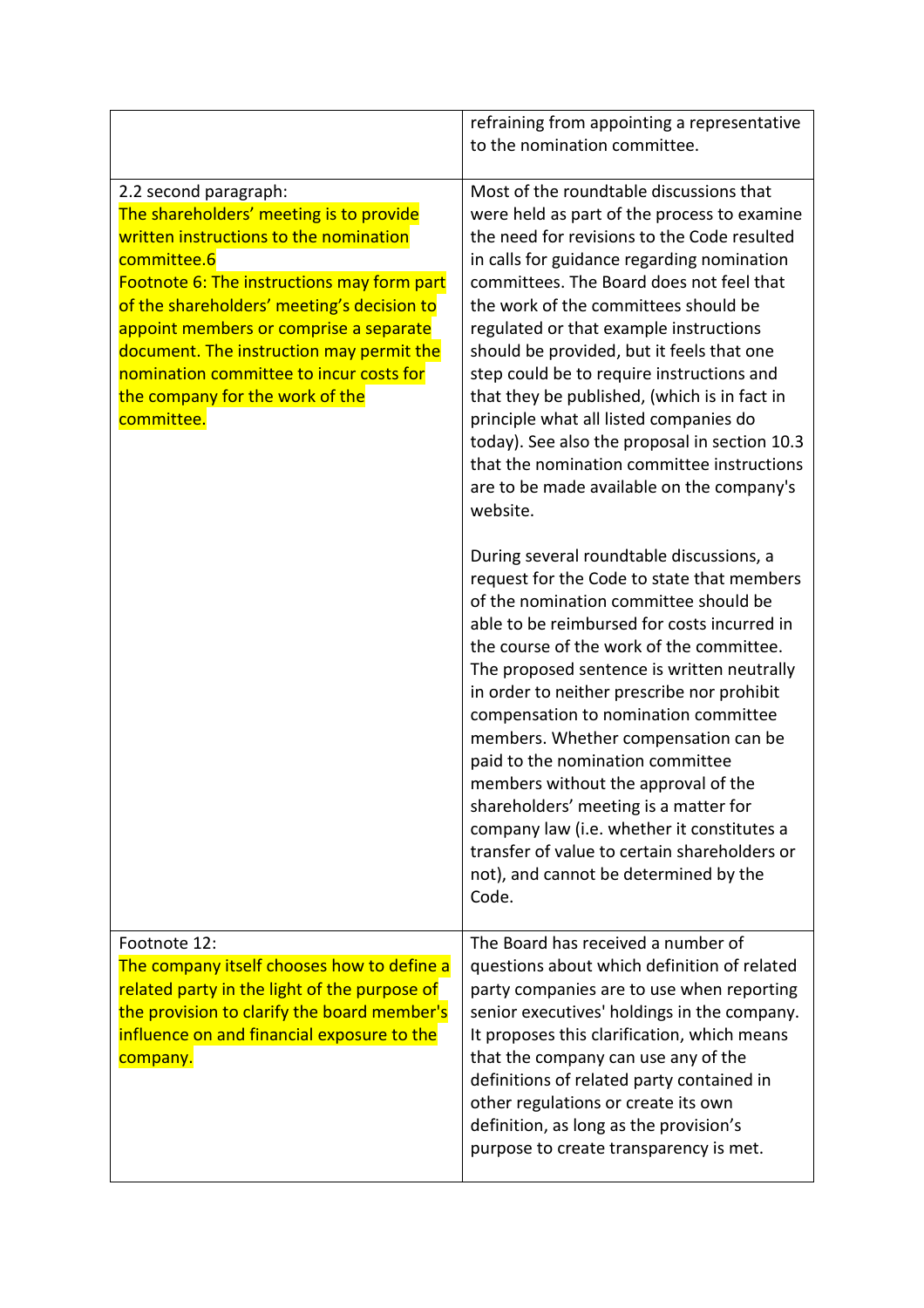| 3. The tasks of the board of directors                                                                                                                                                                                                                                                                                                                                                                                                                                                                                                                                                                                                                                                                                                                                                                                                                                                                                                                                                                                                                                                                                                                              |                                                                                                                                                                                                                                                                                                                                                                                                                                                                                                                                                                                                                                                                                                                                                                                                                                                                                                                                                                                                                                                                                                                                                                                                                                                                                                                                                                                      |
|---------------------------------------------------------------------------------------------------------------------------------------------------------------------------------------------------------------------------------------------------------------------------------------------------------------------------------------------------------------------------------------------------------------------------------------------------------------------------------------------------------------------------------------------------------------------------------------------------------------------------------------------------------------------------------------------------------------------------------------------------------------------------------------------------------------------------------------------------------------------------------------------------------------------------------------------------------------------------------------------------------------------------------------------------------------------------------------------------------------------------------------------------------------------|--------------------------------------------------------------------------------------------------------------------------------------------------------------------------------------------------------------------------------------------------------------------------------------------------------------------------------------------------------------------------------------------------------------------------------------------------------------------------------------------------------------------------------------------------------------------------------------------------------------------------------------------------------------------------------------------------------------------------------------------------------------------------------------------------------------------------------------------------------------------------------------------------------------------------------------------------------------------------------------------------------------------------------------------------------------------------------------------------------------------------------------------------------------------------------------------------------------------------------------------------------------------------------------------------------------------------------------------------------------------------------------|
| 3.1 second bullet REMOVED:<br>· appointing, evaluating and, if<br>necessary, dismissing the chief<br>executive officer,                                                                                                                                                                                                                                                                                                                                                                                                                                                                                                                                                                                                                                                                                                                                                                                                                                                                                                                                                                                                                                             | The bullet regarding the board's task to<br>appoint the chief executive officer has been<br>removed, as this stipulation is contained in<br>the Swedish Companies Act.                                                                                                                                                                                                                                                                                                                                                                                                                                                                                                                                                                                                                                                                                                                                                                                                                                                                                                                                                                                                                                                                                                                                                                                                               |
| 3.1 new second bullet:<br>• identifying how sustainability issues<br>impact risks to and business opportunities<br>for the company,                                                                                                                                                                                                                                                                                                                                                                                                                                                                                                                                                                                                                                                                                                                                                                                                                                                                                                                                                                                                                                 | An updated statement on sustainability was<br>requested at every roundtable meeting.<br>The Board therefore proposes this<br>clarification regarding the tasks and<br>responsibilities of company boards.                                                                                                                                                                                                                                                                                                                                                                                                                                                                                                                                                                                                                                                                                                                                                                                                                                                                                                                                                                                                                                                                                                                                                                            |
| 4. The size and composition of the board<br>4.4 final paragraph:<br><b>REPLACE:</b><br>A closely related company is defined in this<br>context as another company in which the<br>company holds, directly or indirectly, at<br>least ten per cent of the shares, ownership<br>interest or votes, or a financial share that<br>confers an entitlement of at least ten per<br>cent of the yield. If the company owns more<br>than 50 per cent of the shares, ownership<br>interest or votes in another company, it is<br>to be regarded as indirectly holding the<br>latter company's ownership in other<br>companies.<br>WITH:<br>A closely related company is defined in this<br>context as another company which is<br>directly or indirectly a subsidiary or<br>associate of the company. <sup>16</sup><br>Footnote 16: An associated company is a<br>company over which the company has a<br>significant influence. Such influence is<br>normally considered to be held if a party<br>has a shareholding of at least 20 per cent<br>of the votes in the company. See chapter<br>1, sections 5 and 8 (final paragraph) of the<br>Annual Accounts Act (1995:1554). | The proposed amendment aims to make it<br>easier for companies and to replace the<br>Code's definition with the Annual Accounts<br>Act's definition of related companies so<br>that the companies do not have to take<br>different definitions into consideration. The<br>Annual Accounts Act's definition is found in<br>chapter 1, sections 5 and 8. However, the<br>proposal does not refer to the entire<br>definition of related companies contained<br>in section 8, but only the final paragraph,<br>since the catalogue of related parties is<br>extremely detailed. The proposal means in<br>general that the related party limit is<br>increased from a ten per cent to a twenty<br>per cent holding.<br>Chapter 1, section 5 of the Annual Accounts<br>Act:<br>If a company has an ownership interest in a<br>legal entity and exercises significant<br>influence over its operational and financial<br>management, that legal entity is an<br>associated company to the company.<br>However, this does not apply if the legal<br>entity is a subsidiary or jointly controlled<br>company that the company owns together.<br>If the company holds at least 20 per cent of<br>the votes of all the shares in the legal entity,<br>it is to be regarded as having a significant<br>influence over it, unless otherwise obvious<br>in the circumstances. The same applies if |
|                                                                                                                                                                                                                                                                                                                                                                                                                                                                                                                                                                                                                                                                                                                                                                                                                                                                                                                                                                                                                                                                                                                                                                     | the company's subsidiary or the company<br>together with one or more subsidiaries or                                                                                                                                                                                                                                                                                                                                                                                                                                                                                                                                                                                                                                                                                                                                                                                                                                                                                                                                                                                                                                                                                                                                                                                                                                                                                                 |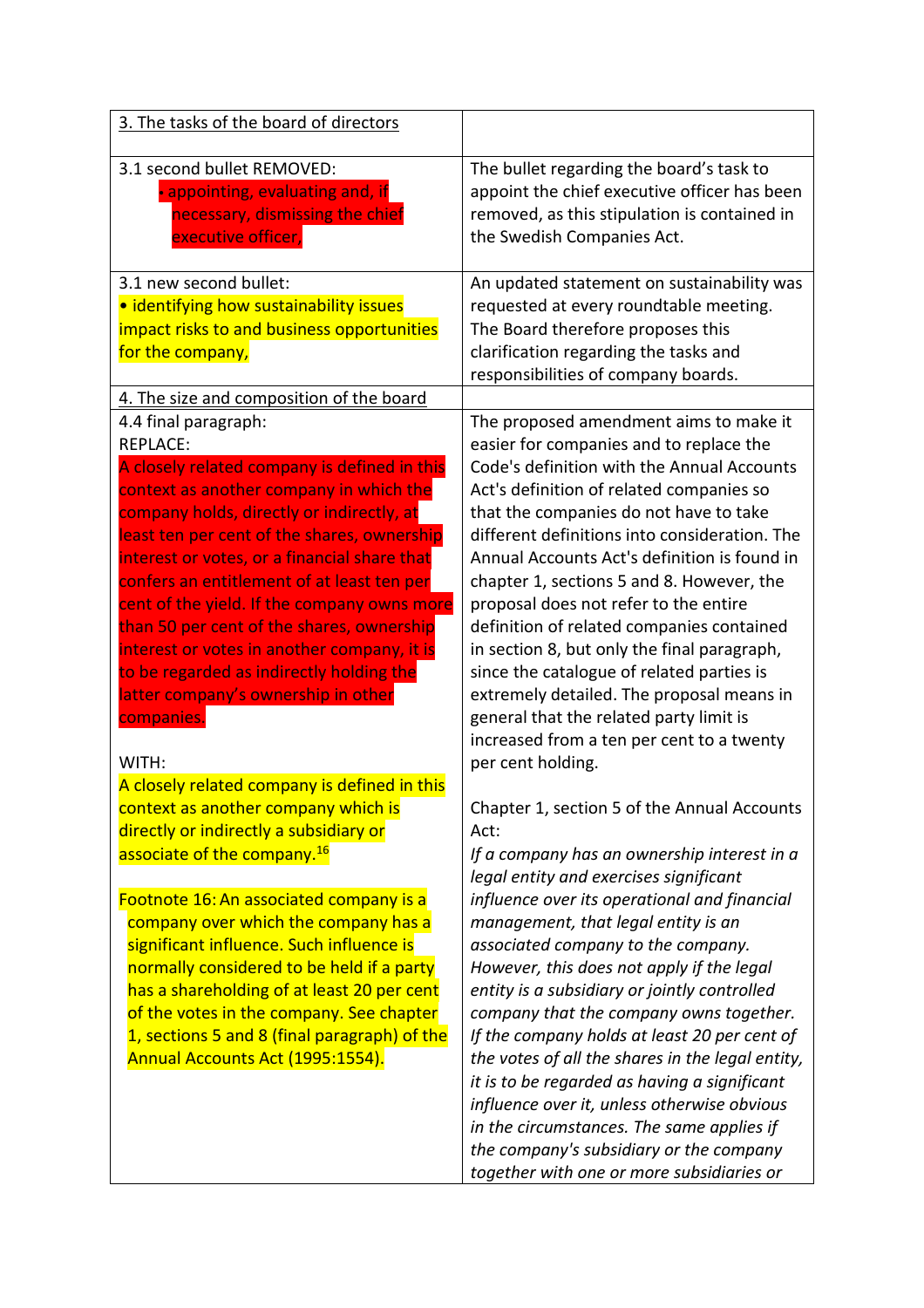|                                                                                                                                                                                                                                                                                                                                                                                                                                                                                                                                                            | several subsidiaries together hold at least<br>20 per cent of the votes. Act (2015:813).<br>Chapter 1, section 8, final paragraph of the<br><b>Annual Accounts Act:</b><br>For the purposes of the first subparagraph:<br>- A group is defined as a group of companies<br>controlled by one company or another legal<br>entity that is not a parent company within<br>the meaning of this Act, and<br>- Associated companies are defined as<br>companies that fulfil only the requirement<br>for significant influence as specified in<br>section 5 |
|------------------------------------------------------------------------------------------------------------------------------------------------------------------------------------------------------------------------------------------------------------------------------------------------------------------------------------------------------------------------------------------------------------------------------------------------------------------------------------------------------------------------------------------------------------|-----------------------------------------------------------------------------------------------------------------------------------------------------------------------------------------------------------------------------------------------------------------------------------------------------------------------------------------------------------------------------------------------------------------------------------------------------------------------------------------------------------------------------------------------------|
| 5. The tasks of directors                                                                                                                                                                                                                                                                                                                                                                                                                                                                                                                                  |                                                                                                                                                                                                                                                                                                                                                                                                                                                                                                                                                     |
| <b>NEW 5.3:</b><br>Each director is responsible for committing<br>the time required to carry out the work of<br>the board in the context of the director's<br>other assignments and commitments.                                                                                                                                                                                                                                                                                                                                                           | The ability for company board members to<br>set aside sufficient time for the assignment<br>was discussed at several of the roundtable<br>meetings. The Board does not consider it<br>appropriate to impose restrictions on the<br>number of assignments an individual has,<br>but instead places the responsibility on<br>individual directors, together with the<br>nomination committee, to ensure that they<br>take on no more assignments than they can<br>handle.                                                                             |
| 7. Board procedures                                                                                                                                                                                                                                                                                                                                                                                                                                                                                                                                        |                                                                                                                                                                                                                                                                                                                                                                                                                                                                                                                                                     |
| 7.1 REMOVED:<br>The board is to review the relevance and<br>appropriateness of its statutory Rules of<br><b>Procedure, Instruction to the Chief</b><br><b>Executive Officer and Reporting Instruction</b><br>at least once a year.                                                                                                                                                                                                                                                                                                                         | The requirement for annual review of board<br>procedures etc is a detailed provision which<br>the Board regards as unnecessary.                                                                                                                                                                                                                                                                                                                                                                                                                     |
| <b>NEW 7.2:</b><br>If the board has established an audit<br>committee, the majority of the committee's<br>members are to be independent in relation<br>to the company and its executive<br>management. At least one of the members<br>who is independent in relation to the<br>company and its executive management is<br>also to be independent in relation to the<br>company's major shareholders. <sup>18</sup><br><b>Footnote 18: Provisions regarding the</b><br>establishment of an audit committee and<br>the tasks of an audit committee are found | Guidance on the independence of the audit<br>committee has been requested. When the<br>Directive on Auditors and Audits was<br>introduced in 2016, all the rules on audit<br>committees were removed from the Code,<br>but the independence requirement and the<br>relevant definition were not included in the<br>legislation. (The legislators stated that their<br>reason for the legislative text not including<br>anything about independence was that<br>such rules were to be found in the Code.<br>The proposed amendment means that we     |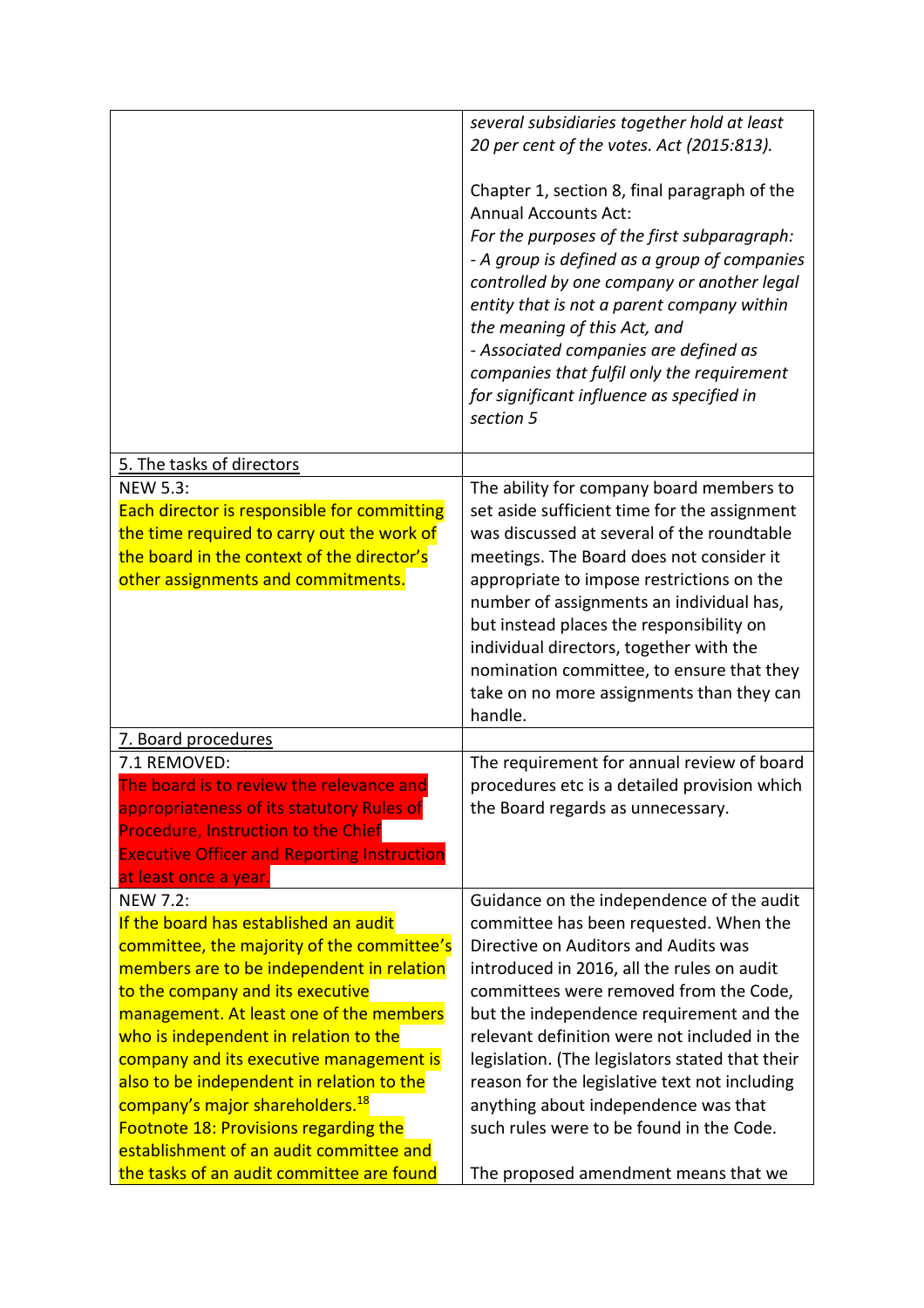| in chapter 8, sections 49 a-b of the                  | reinstate the previous Code rule on the      |
|-------------------------------------------------------|----------------------------------------------|
| Companies Act (2005:551). Chapter 8,                  | independence of the audit committee.         |
| section 49 a of the Companies Act states              |                                              |
| that the members of the committee may                 |                                              |
| not be employed by the company, and at                |                                              |
| least one member must have accounting or              |                                              |
| auditing skills. For assessment of                    |                                              |
| independence, see 4.4 and 4.5.                        |                                              |
| 9. Remuneration of the board and executive            |                                              |
| management                                            |                                              |
| 9.4 CONSIDER REMOVING/AMENDING:                       | Code rules 9.4-9.8 derive from the           |
| Variable remuneration is to be linked to              | European Commission's remuneration           |
| predetermined and measurable                          | recommendation from 2009. The                |
| performance criteria <sup>24</sup> aimed at promoting | recommendation contains a number of          |
| the company's long-term value creation.               | requirements for the structure of the        |
| Footnote 24: The criteria may be of                   | company's remuneration guidelines. In        |
| different kinds, including own investment,            | order to avoid legislation, most of the      |
| e.g. through participation in a share savings         | substantive rules in the recommendation      |
| programme. The term measurable is used                | were introduced into the Code in 2010. The   |
| to indicate that it should be possible to             | recommendation has now been replaced by      |
| evaluate to what extent the criteria have             | the new rules on remuneration guidelines     |
| been fulfilled.                                       | and remuneration reports contained in the    |
|                                                       | updated Shareholders' Rights Directive. It   |
|                                                       | should therefore be considered whether       |
|                                                       | rules 9.4-8 of the Code should be retained   |
|                                                       | and, if so, whether any amendments are       |
|                                                       | required.                                    |
|                                                       |                                              |
|                                                       | When the updated Shareholders' Rights        |
|                                                       | Directive was implemented, a requirement     |
|                                                       | corresponding with to the Code's rule 9.4    |
|                                                       | was introduced into the Swedish              |
|                                                       |                                              |
|                                                       | Companies Act's rules on remuneration        |
|                                                       | guidelines, see chapter 8, section 52, first |
|                                                       | paragraph and second paragraph, of the       |
|                                                       | Act, (see below). It should be considered    |
|                                                       | whether it is superfluous to double-regulate |
|                                                       | this or whether rule 9.4 of the Code should  |
|                                                       | be removed. It should be noted that          |
|                                                       | transparency is ensured through the          |
|                                                       | Companies Act's requirement for              |
|                                                       | companies to state in their remuneration     |
|                                                       | reports how the criteria for payment of      |
|                                                       | variable remuneration have been applied.     |
|                                                       | See chapter 8, section 53 a, second          |
|                                                       | paragraph, of the Act, (see below).          |
|                                                       |                                              |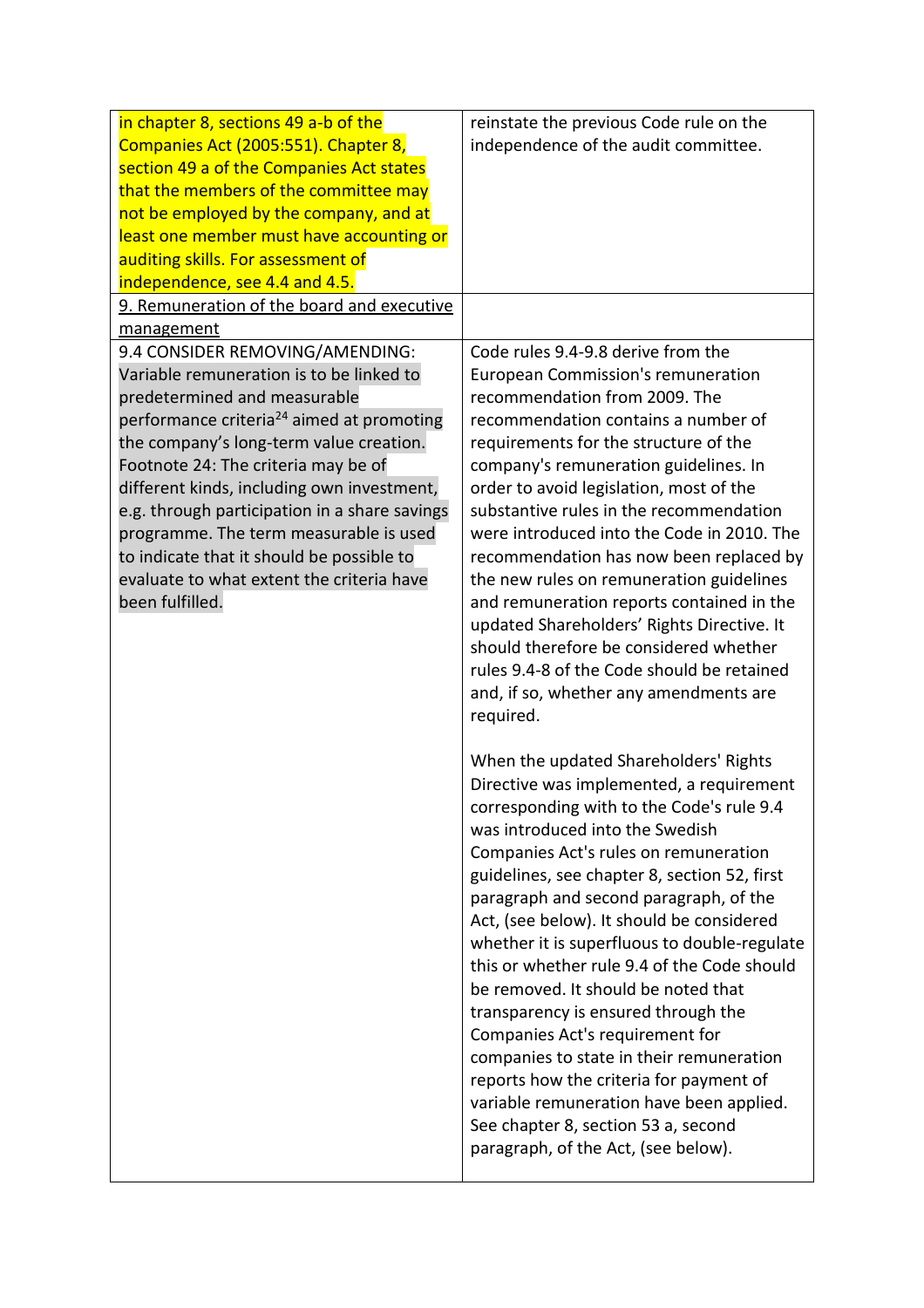| 9.5 CONSIDER REMOVING/AMENDING:                                                                                                                                                                                                                    | Chapter 8, section 52 of the Companies Act:<br>The guidelines are to explain how they<br>contribute to the company's business<br>strategy, long-term interests and<br>sustainability.<br>The guidelines are to contain<br>3. information on the criteria for the<br>payment of variable remuneration that are<br>to be applied, the method to be used to<br>determine whether the criteria have been<br>fulfilled and how the criteria contribute to<br>the objectives of the first paragraph,<br>Chapter 8, section 53 a of the Companies<br>Act:<br>For each financial year the board of<br>directors is to prepare a report on paid and<br>outstanding remuneration covered by the<br>guidelines.<br>The report is to state<br>1 how the criteria for payment of variable<br>remuneration have been applied<br>As the shareholders' meeting always has |
|----------------------------------------------------------------------------------------------------------------------------------------------------------------------------------------------------------------------------------------------------|-----------------------------------------------------------------------------------------------------------------------------------------------------------------------------------------------------------------------------------------------------------------------------------------------------------------------------------------------------------------------------------------------------------------------------------------------------------------------------------------------------------------------------------------------------------------------------------------------------------------------------------------------------------------------------------------------------------------------------------------------------------------------------------------------------------------------------------------------------------|
| Variable remuneration paid in cash is to be<br>subject to predetermined limits regarding<br>the total outcome. <sup>21</sup><br>Footnote 21: Such limits do not need to be<br>specified as cash amounts, but may also be<br>defined in other ways. | the right to decide on remuneration to the<br>board and executive management - either<br>when the shareholders' meeting decides on<br>a specific incentive program or when the<br>meeting establishes guidelines for all other<br>remuneration to the board and company<br>management - it should be considered<br>whether this Code rule needs to be<br>retained. The Code rule derives from the<br>2009 European Union recommendation on<br>remuneration, but the requirement in the<br>EU recommendation was not included in<br>the updated Shareholders' Rights Directive.                                                                                                                                                                                                                                                                            |
| 9.6 CONSIDER REMOVING/AMENDING:<br>The shareholders' meeting is to decide on                                                                                                                                                                       | Chapter 16 of the Swedish Companies Act<br>(known as the Leo Rules) and rulings by the                                                                                                                                                                                                                                                                                                                                                                                                                                                                                                                                                                                                                                                                                                                                                                    |
| all share and share-price related incentive                                                                                                                                                                                                        | Swedish Securities Council's require the                                                                                                                                                                                                                                                                                                                                                                                                                                                                                                                                                                                                                                                                                                                                                                                                                  |
| schemes for the executive management.<br>The decision of the shareholders' meeting is                                                                                                                                                              | shareholders' meeting to consider all share-<br>and share price-related incentive                                                                                                                                                                                                                                                                                                                                                                                                                                                                                                                                                                                                                                                                                                                                                                         |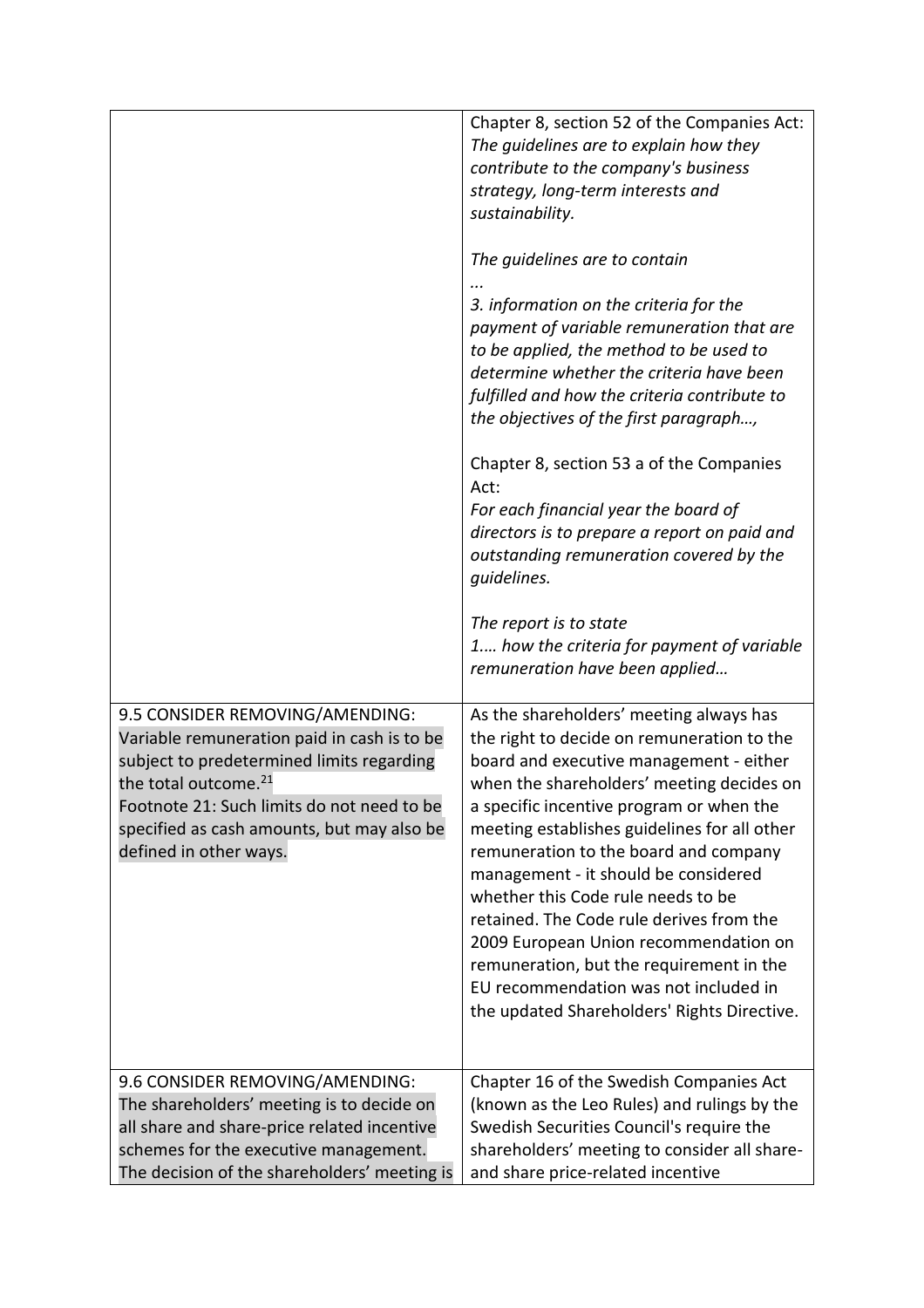| to include all the principle conditions of the<br>scheme. <sup>22</sup><br>Footnote 22: Issues such as decision-making<br>processes and what type of information and<br>documentation is required to make<br>decisions on share and share-price related<br>incentive programmes are also regulated by<br>mandatory rules in Chapter 16 of the<br>Companies Act and by statements from the<br>Swedish Securities Council, primarily<br>Statement AMN 2002:1.                                                                                                                                                                                                                                                                | programmes, with the exception of certain<br>cash programmes, known as synthetic<br>options programmes. For such<br>programmes, the requirement for a<br>shareholders' meeting decision in<br>accordance with Swedish Securities Council<br>Ruling 2002:1 applies only if the<br>programme would incur significant costs for<br>the company. The only relevance that the<br>current Code rule has had, therefore, has<br>been to impose a requirement for<br>shareholders' meetings decisions on less<br>expensive synthetic options programmes in<br>cases where they were intended for the<br>company's board members and executive<br>management.<br>The new rules on remuneration guidelines<br>contained in chapter 8, section 52 of the<br>Companies Act require the shareholders'<br>meeting to determine guidelines for all<br>types of remuneration that can be paid to<br>the company's board and executive<br>management, including any synthetic<br>options programmes. Against this<br>background, it should be considered<br>whether this Code rule is still necessary. |
|----------------------------------------------------------------------------------------------------------------------------------------------------------------------------------------------------------------------------------------------------------------------------------------------------------------------------------------------------------------------------------------------------------------------------------------------------------------------------------------------------------------------------------------------------------------------------------------------------------------------------------------------------------------------------------------------------------------------------|---------------------------------------------------------------------------------------------------------------------------------------------------------------------------------------------------------------------------------------------------------------------------------------------------------------------------------------------------------------------------------------------------------------------------------------------------------------------------------------------------------------------------------------------------------------------------------------------------------------------------------------------------------------------------------------------------------------------------------------------------------------------------------------------------------------------------------------------------------------------------------------------------------------------------------------------------------------------------------------------------------------------------------------------------------------------------------------|
| 9.7 CONSIDER REMOVING/AMENDING:<br>Share and share-price related incentive<br>programmes are to be designed with the<br>aim of achieving increased alignment<br>between the interests of the participating<br>individual and the company's shareholders.<br>The vesting period or the period from the<br>commencement of an agreement to the<br>date for acquisition of shares is to be no<br>less than three years.<br>Programmes that involve acquisition of<br>shares are to be designed so that a<br>personal holding of shares in the company<br>is promoted.<br>Programmes designed for board members<br>are to be devised by the company's owners<br>and to promote long-term ownership of<br>shares. <sup>23</sup> | This Code rule is also based on the 2009 EU<br>recommendation on remuneration.<br>The first sentence of the first paragraph<br>may be regarded as an unnecessary detail<br>that can be removed.<br>The three-year vesting period requirement<br>in the second sentence of the first<br>paragraph comes from the 2009 European<br>Union recommendation on remuneration<br>but has not been transferred to the<br>updated Shareholders' Rights Directive. It<br>should be considered whether the<br>requirement is to be retained and, if so,<br>whether it should instead be changed to a<br>specific information requirement in the<br>company's remuneration report. Chapter 8,<br>section 52, second paragraph, bullet 4 of                                                                                                                                                                                                                                                                                                                                                         |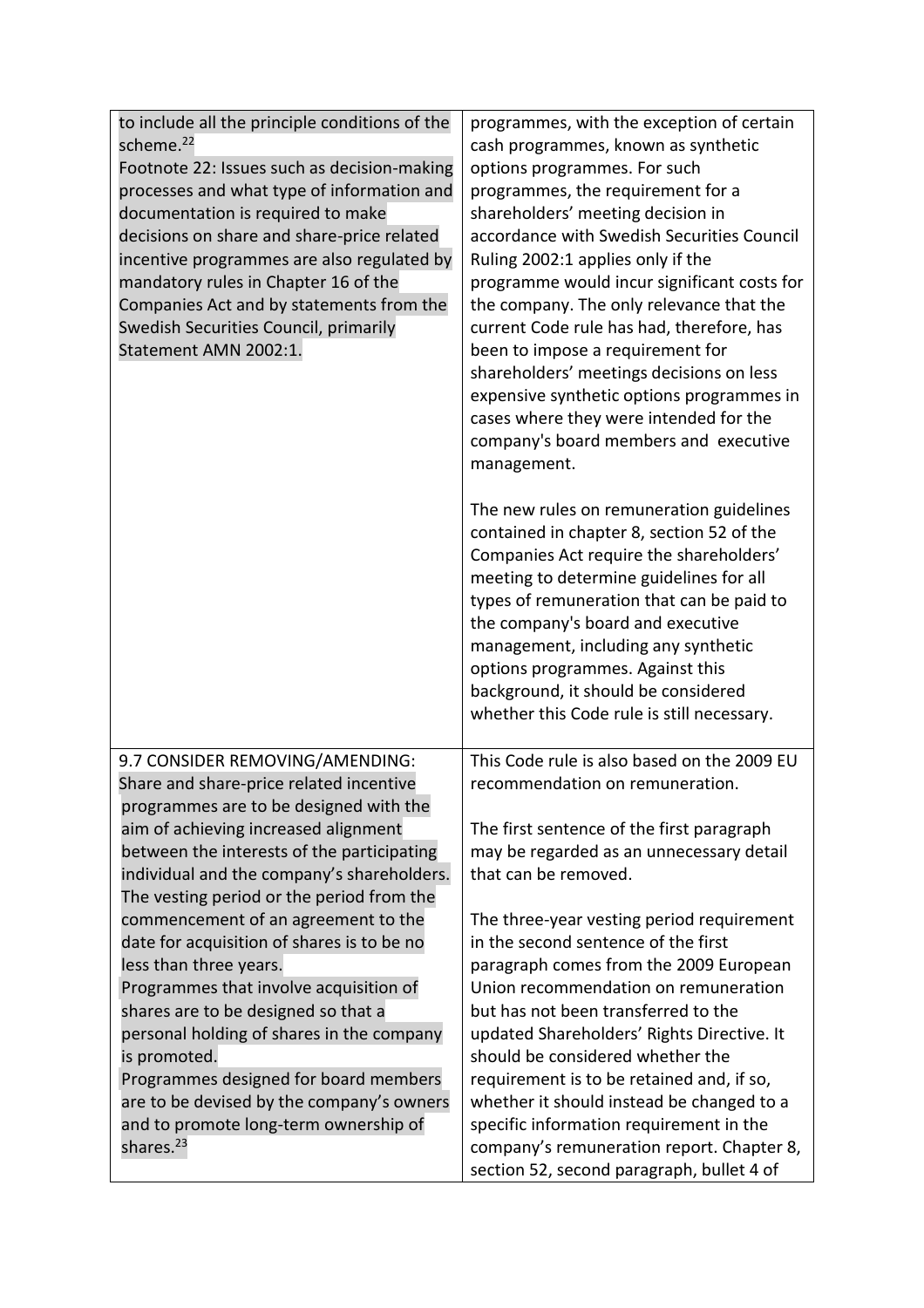| Footnote 23: That board members who are<br>not also employees of the company are not<br>to participate in programmes designed for<br>the executive management or other<br>employees is a result of Swedish Securities<br>Council Ruling AMN 2002:1. | the Companies Act stipulates that the<br>remuneration guidelines are to contain<br>information on acquisition periods, (which<br>may be regarded as corresponding to the<br>Code's requirement for a vesting period),<br>i.e. the shareholders are obliged to decide<br>which vesting period is to apply:<br>4. in respect of share-based remuneration,<br>information on acquisition periods and,<br>where applicable, information on the<br>obligation to hold shares for a certain<br>period after acquisition,<br>The second and third paragraphs of the rule<br>may be regarded as unnecessary<br>instructions which could be removed.                                                                                                                                                                                                     |
|-----------------------------------------------------------------------------------------------------------------------------------------------------------------------------------------------------------------------------------------------------|-------------------------------------------------------------------------------------------------------------------------------------------------------------------------------------------------------------------------------------------------------------------------------------------------------------------------------------------------------------------------------------------------------------------------------------------------------------------------------------------------------------------------------------------------------------------------------------------------------------------------------------------------------------------------------------------------------------------------------------------------------------------------------------------------------------------------------------------------|
| 9.8 CONSIDER REMOVING/AMENDING:<br>Fixed salary during a period of notice and<br>severance pay are together not to exceed<br>an amount equivalent to the individual's<br>fixed salary for two years.                                                | This Code rule is based on the 2009<br>European Union recommendation on<br>remuneration.<br>The new rules in chapter 8, section 52,<br>second paragraph, bullet 2 of the<br>Companies Act require these compensation<br>guidelines to include the notice period etc:<br>2. information on the duration of an<br>agreement on compensation and the period<br>of notice, the main features of the<br>conditions for supplementary pension or<br>early retirement and the conditions for<br>termination and compensation in the event<br>of termination,<br>Against this background, it should be<br>considered whether the Code rule is to be<br>retained. One option is to change it to a<br>requirement for information in the<br>company's remuneration report in cases<br>where severance pay exceeds the<br>equivalent of two years' salary. |
| <b>NEW 9.9:</b><br>Guidelines regarding remuneration to the<br>board and executive management are also<br>to cover salary and other remuneration to                                                                                                 | This rule complements the new legislation<br>on remuneration guidelines that are a<br>result of the implementation of the<br>updated Shareholders' Rights Directive.                                                                                                                                                                                                                                                                                                                                                                                                                                                                                                                                                                                                                                                                            |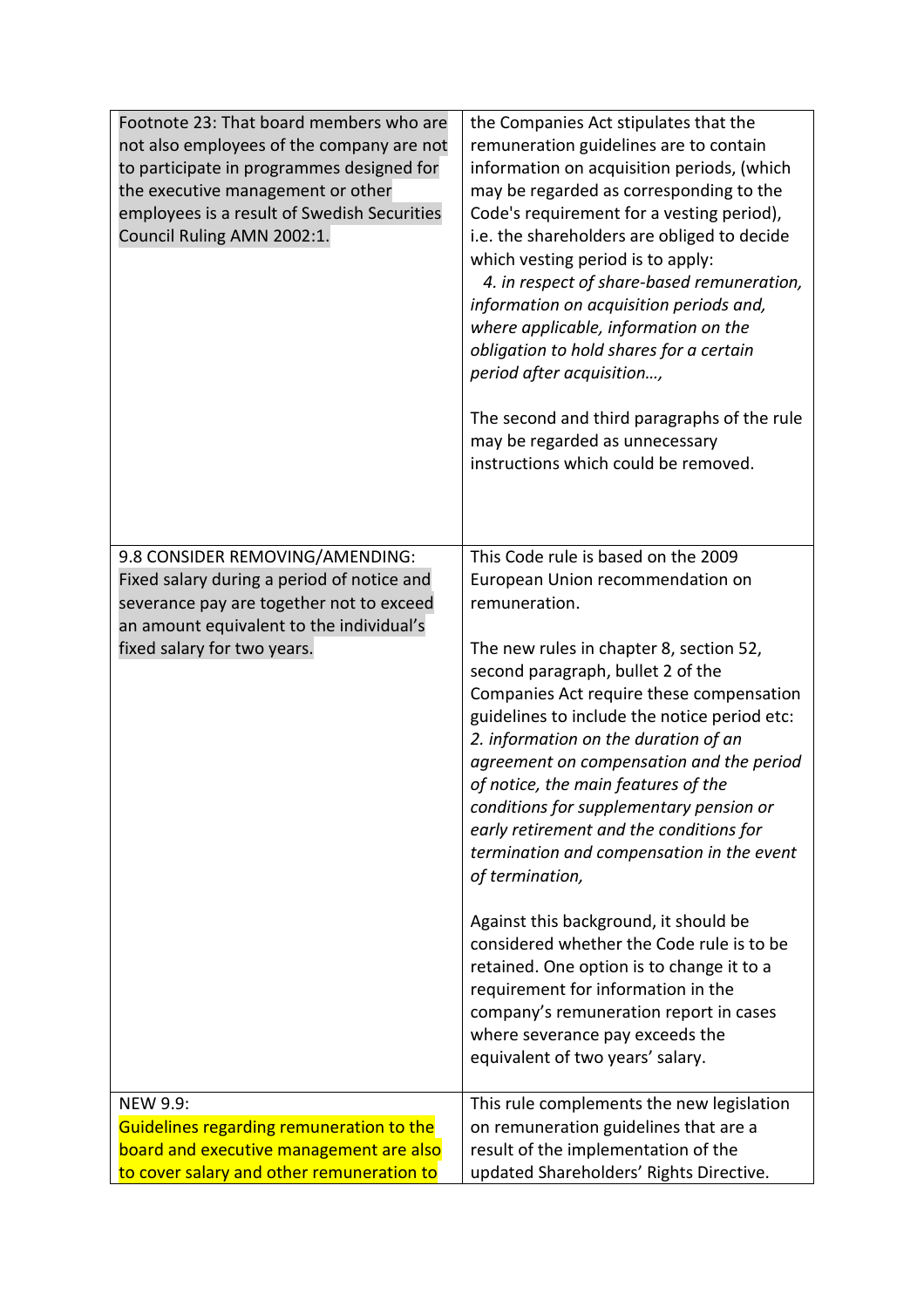| other members of the executive<br>management. <sup>27</sup><br>Footnote 27: Chapter 8, section 51 of the<br><b>Swedish Companies Act (2005:551) states</b><br>that the board of directors is to draw up a<br>proposal to the annual general meeting<br>regarding guidelines for salary and other<br>remuneration to the members of the board<br>of directors, the chief executive officer and<br>the deputy chief executive officer. For other<br>members of the executive management,<br>see footnote 20. | The proposed new Code rule 9.9 states that<br>the remuneration guidelines are also to<br>cover other senior executives, i.e. not only<br>the chief executive officer and the deputy<br>chief executive officer (and any<br>remuneration to company board members<br>in addition to their board fee), which<br>corresponds to what was applicable under<br>the Companies Act before the Directive was<br>implemented. However, this does not mean<br>that the remuneration report required by<br>the Companies Act needs to include<br>information on the rest of the executive<br>management, although certain<br>requirements regarding information in the<br>remuneration report regarding other |
|------------------------------------------------------------------------------------------------------------------------------------------------------------------------------------------------------------------------------------------------------------------------------------------------------------------------------------------------------------------------------------------------------------------------------------------------------------------------------------------------------------|----------------------------------------------------------------------------------------------------------------------------------------------------------------------------------------------------------------------------------------------------------------------------------------------------------------------------------------------------------------------------------------------------------------------------------------------------------------------------------------------------------------------------------------------------------------------------------------------------------------------------------------------------------------------------------------------------|
|                                                                                                                                                                                                                                                                                                                                                                                                                                                                                                            | members of the executive management are<br>contained in proposed Code rules 10.5 and<br>10.6 below.                                                                                                                                                                                                                                                                                                                                                                                                                                                                                                                                                                                                |
| 10. Information on corporate governance.<br>sustainability and remuneration                                                                                                                                                                                                                                                                                                                                                                                                                                |                                                                                                                                                                                                                                                                                                                                                                                                                                                                                                                                                                                                                                                                                                    |
| Preamble, NEW THIRD PARAGRAPH:<br>The remuneration report that is to be<br>presented annually to the annual general<br>meeting for approval is to be made<br>available on the company's website                                                                                                                                                                                                                                                                                                            | It is proposed that chapter 10 of the Code<br>be supplemented by rules for the<br>remuneration report required by the<br>Companies Act following the<br>implementation of the updated<br>Shareholders' Rights Directive.                                                                                                                                                                                                                                                                                                                                                                                                                                                                           |
| 10.3 REMOVED second paragraph, second<br>bullet:<br>a description of the company's<br>system of variable remuneration to<br>the board and executive<br>management, and of each<br>outstanding share- and share-price-<br>related incentive scheme                                                                                                                                                                                                                                                          | It is proposed that the first part of the<br>bullet on variable remuneration systems is<br>proposed be removed in the light of the<br>information required in the remuneration<br>report, and that the second part, regarding<br>incentive programs, be moved to proposed<br>new Code rule 10.6 below.                                                                                                                                                                                                                                                                                                                                                                                             |
| 10.3 NEW second paragraph, second bullet:<br>• the company's instructions to the<br>nomination committee. <sup>38</sup><br>Footnote 38: If the instructions to the<br>nomination committee are only to be found<br>in the minutes of the annual general<br>meeting, the information may state this.                                                                                                                                                                                                        | The new requirement for instructions to the<br>nomination committee also entails a<br>transparency requirement that is proposed<br>to be introduced in this bullet.                                                                                                                                                                                                                                                                                                                                                                                                                                                                                                                                |
| 10.3 REMOVED third paragraph:<br>The board is also to publish the results of<br>the evaluation required by points two and                                                                                                                                                                                                                                                                                                                                                                                  | It is proposed that the report on the board's<br>evaluation of remuneration be removed in<br>the light of the requirement regarding                                                                                                                                                                                                                                                                                                                                                                                                                                                                                                                                                                |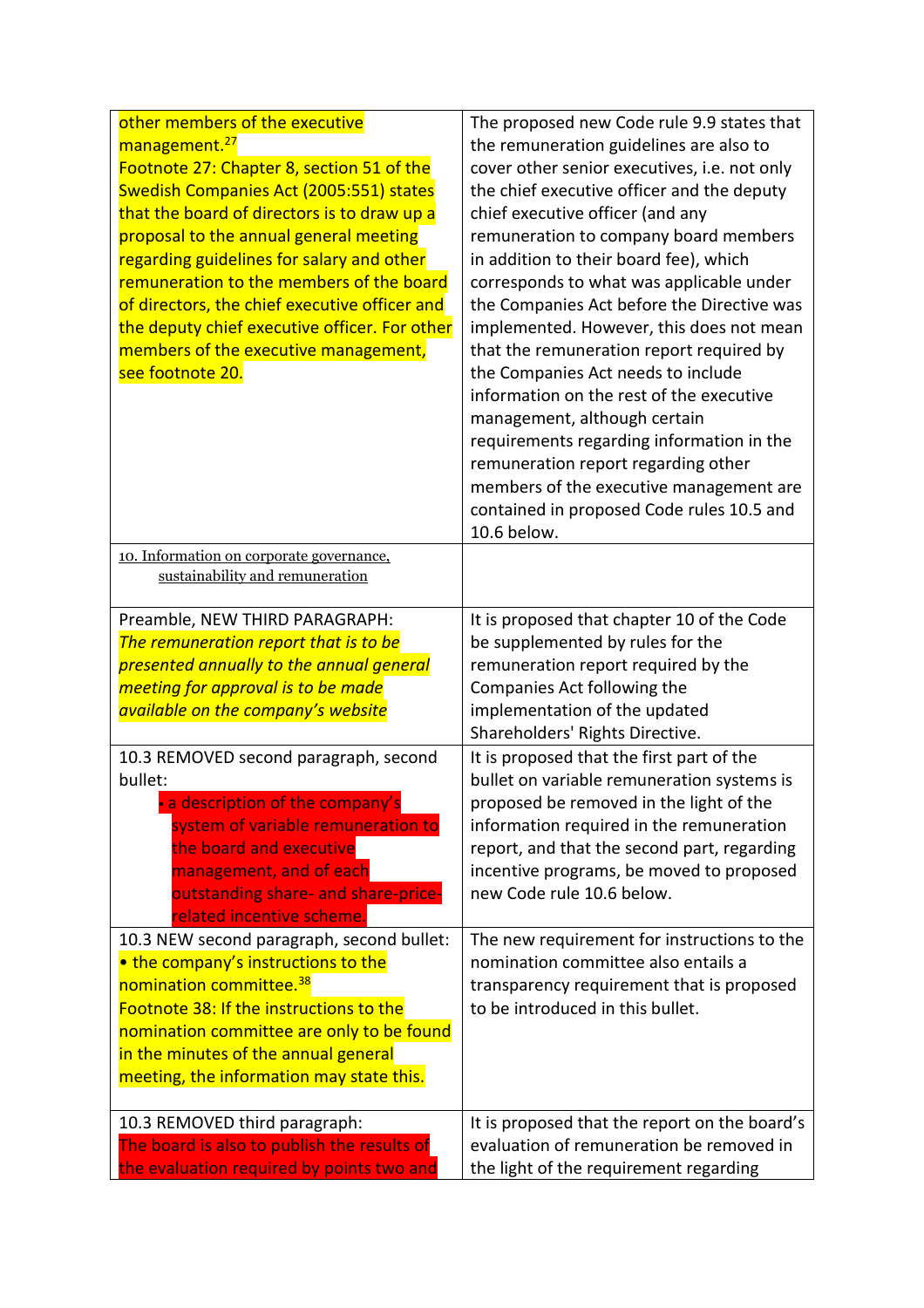| information required in the remuneration<br>report, which means that the Code's<br>requirements can be considered<br>superfluous.                                                                                                                                                                                                                                                                                                                                                                                                                                                                                                                                                                                                        |
|------------------------------------------------------------------------------------------------------------------------------------------------------------------------------------------------------------------------------------------------------------------------------------------------------------------------------------------------------------------------------------------------------------------------------------------------------------------------------------------------------------------------------------------------------------------------------------------------------------------------------------------------------------------------------------------------------------------------------------------|
| Proposed complement to the content<br>requirements regarding the remuneration<br>report required by the Companies Act:<br>- In order for the remuneration report to<br>facilitate access to the company's<br>information on remuneration for interested<br>parties, it is proposed that the report begin<br>with a reference to the remuneration note<br>in the company's annual report.<br>- For other members of the executive<br>management, it is proposed that certain<br>aggregated information for the group as a<br>whole be required in the remuneration<br>report, i.e. not per individual. These<br>reporting requirements correspond to the<br>requirements found in chapter 8. Section 53<br>a of the Swedish Companies Act |
|                                                                                                                                                                                                                                                                                                                                                                                                                                                                                                                                                                                                                                                                                                                                          |
|                                                                                                                                                                                                                                                                                                                                                                                                                                                                                                                                                                                                                                                                                                                                          |